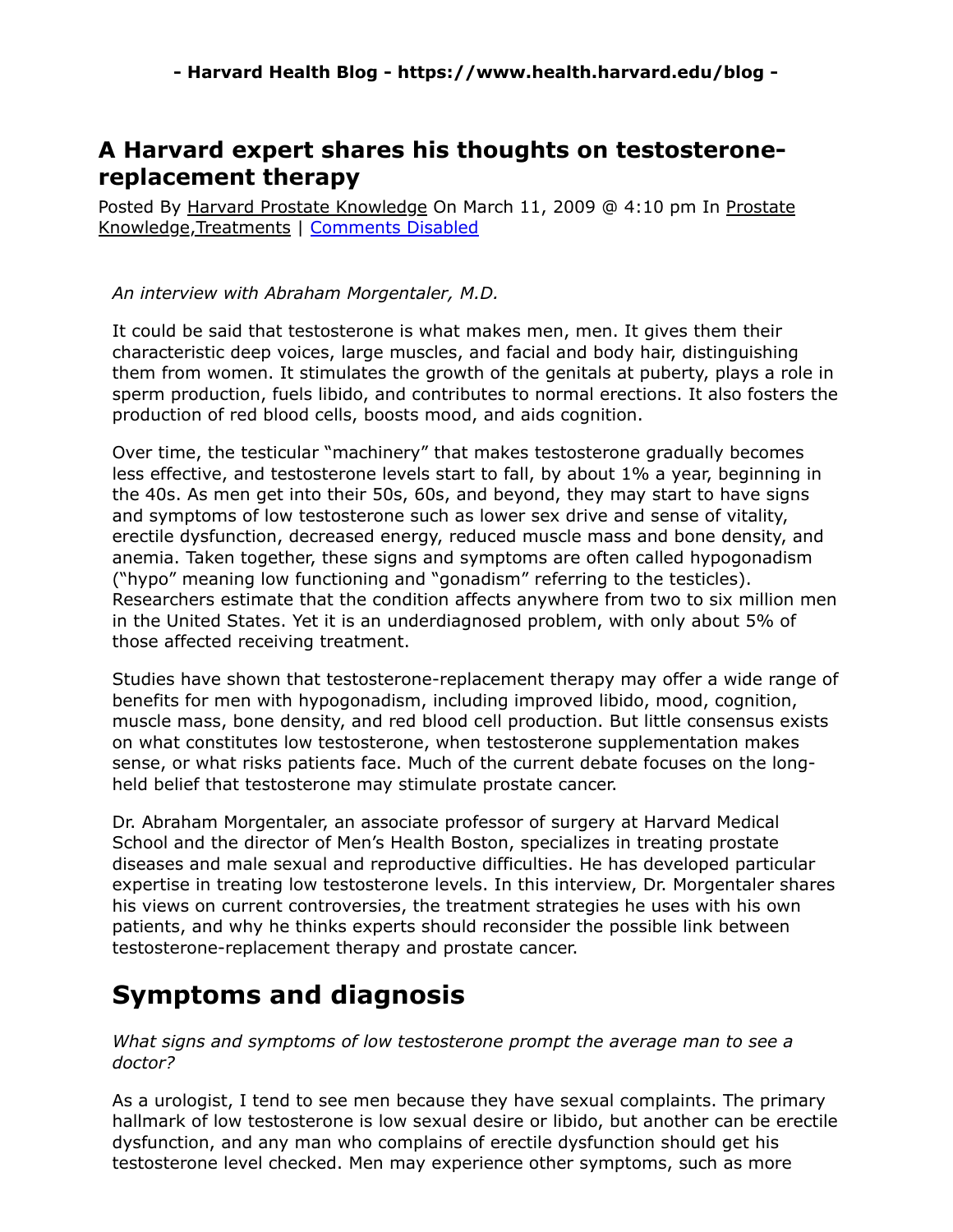difficulty achieving an orgasm, less-intense orgasms, a smaller amount of fluid from ejaculation, and a feeling of numbness in the penis when they see or experience something that would normally be arousing.

The more of these symptoms there are, the more likely it is that a man has low testosterone. Many physicians tend to dismiss these "soft symptoms" as a normal part of aging, but they are often treatable and reversible by normalizing testosterone levels.

#### *Aren't those the same symptoms that men have when they're treated for benign prostatic hyperplasia, or BPH?*

Not exactly. There are a number of drugs that may lessen sex drive, including the BPH drugs finasteride (Proscar) and dutasteride (Avodart). Those drugs can also decrease the amount of the ejaculatory fluid, no question. But a reduction in orgasm intensity usually does not go along with treatment for BPH. Erectile dysfunction does not usually go along with it either, though certainly if somebody has less sex drive or less interest, it's more of a challenge to get a good erection.

#### *How do you determine whether a man is a candidate for testosterone-replacement therapy?*

There are two ways that we determine whether somebody has low testosterone. One is a blood test and the other is by characteristic symptoms and signs, and the correlation between those two methods is far from perfect. Generally men with the lowest testosterone have the most symptoms and men with highest testosterone have the least. But there are some men who have low levels of testosterone in their blood and have no symptoms.

Looking purely at the biochemical numbers, The Endocrine Society\* considers low testosterone to be a total testosterone level of less than 300 ng/dl, and I think that's a reasonable guide. But no one quite agrees on a number. It's not like diabetes, where if your fasting glucose is above a certain level, they'll say, "Okay, you've got it." With testosterone, that break point is not quite as clear.

**\*Note:** The Endocrine Society publishes clinical practice guidelines with recommendations for who should and shouldn't receive testosterone therapy. See "Endocrine Society recommendations summarized." For a complete copy of the guidelines, log on to [www.endo-society.org](http://www.endo-society.org/).

#### *Is total testosterone the right thing to be measuring? Or should we be measuring something else?*

Well, this is another area of confusion and great debate, but I don't think it's as confusing as it appears to be in the literature. When most doctors learned about testosterone in medical school, they learned about total testosterone, or all the testosterone in the body. But about half of the testosterone that's circulating in the bloodstream is not available to the cells. It's tightly bound to a carrier molecule called sex hormone–binding globulin, which we abbreviate as SHBG.

The biologically available part of total testosterone is called free testosterone, and it's readily available to the cells. Almost every lab has a blood test to measure free testosterone. Even though it's only a small fraction of the total, the free testosterone level is a pretty good indicator of low testosterone. It's not perfect, but the correlation is greater than with total testosterone.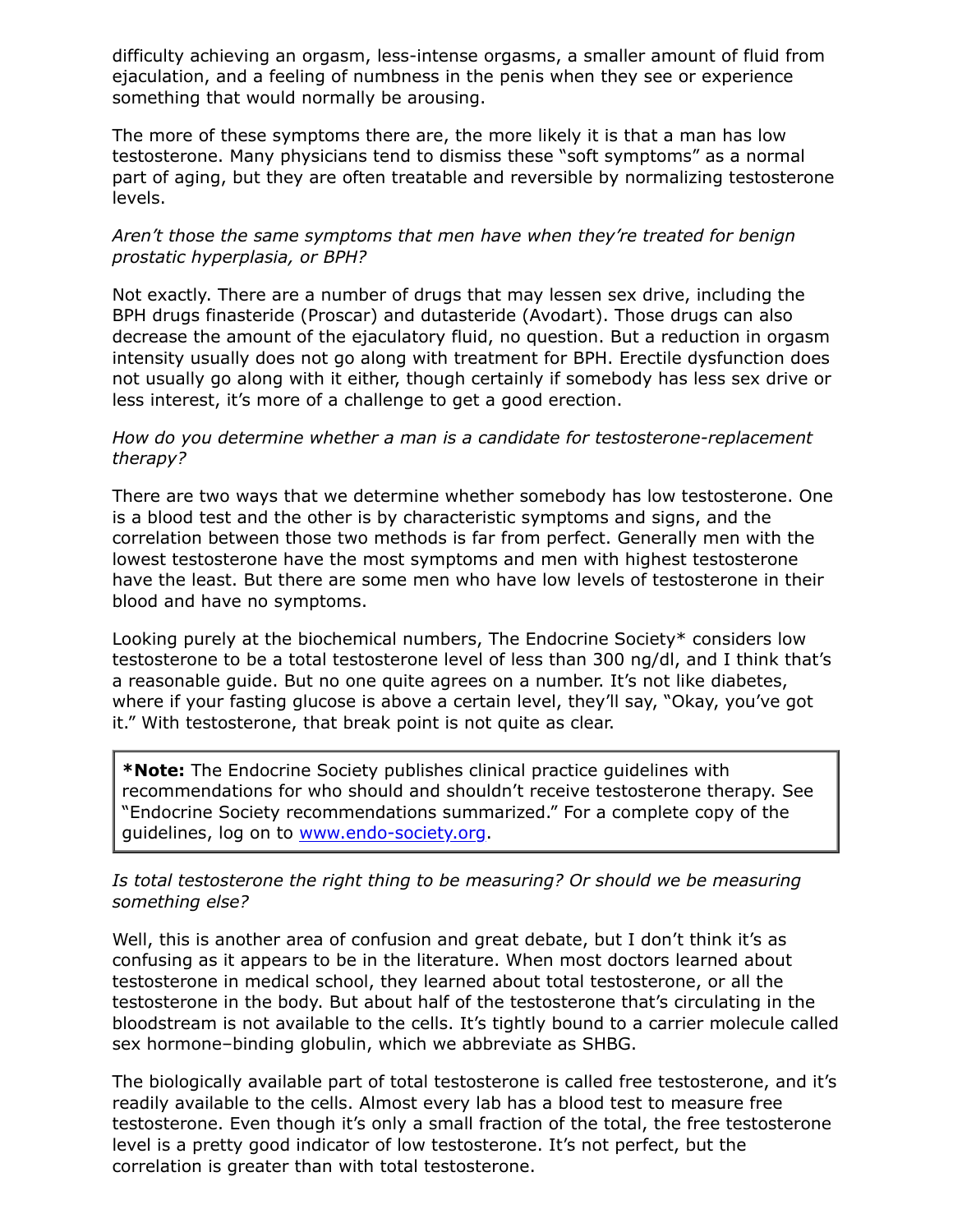# **Endocrine Society recommendations summarized**

This professional organization recommends testosterone therapy for men who have both

- low levels of testosterone in the blood (less than 300 ng/dl)
- symptoms of low testosterone.

Therapy is not recommended for men who have

- prostate or breast cancer
- a nodule on the prostate that can be felt during a DRE
- a PSA greater than 3 ng/ml without further evaluation
- a hematocrit greater than 50% or thick, viscous blood
- untreated obstructive sleep apnea
- severe lower urinary tract symptoms
- class III or IV heart failure.

*Do time of day, diet, or other factors affect testosterone levels?*

For years, the recommendation has been to get a testosterone value early in the morning because levels start to drop after 10 or 11 a.m. But the data behind that recommendation were drawn from healthy young men. Two recent studies showed little change in blood testosterone levels in men 40 and older over the course of the day. One reported no change in average testosterone until after 2 p.m. Between 2 and 6 p.m., it went down by 13%, a modest amount, and probably not enough to influence diagnosis. Most guidelines still say it's important to do the test in the morning, but for men 40 and above, it probably doesn't matter much, as long as they get their blood drawn before 5 or 6 p.m.

There are some very interesting findings about diet. For example, it appears that individuals who have a diet low in protein have lower testosterone levels than men who consume more protein. But diet hasn't been studied thoroughly enough to make any clear recommendations.

# **Exogenous vs. endogenous testosterone**

In this article, testosterone-replacement therapy refers to the treatment of hypogonadism with exogenous testosterone — testosterone that is manufactured outside the body. Depending on the formulation, treatment can cause skin irritation, breast enlargement and tenderness, sleep apnea, acne, reduced sperm count, increased red blood cell count, and other side effects.

Preliminary research has shown that clomiphene citrate (Clomid), a drug generally prescribed to stimulate ovulation in women struggling with infertility, can foster the production of natural testosterone, termed endogenous testosterone, in men. In a recent prospective study, 36 hypogonadal men took a daily dose of clomiphene citrate for at least three months. Within four to six weeks, all of the men had heightened levels of testosterone; none reported any side effects during the year they were followed.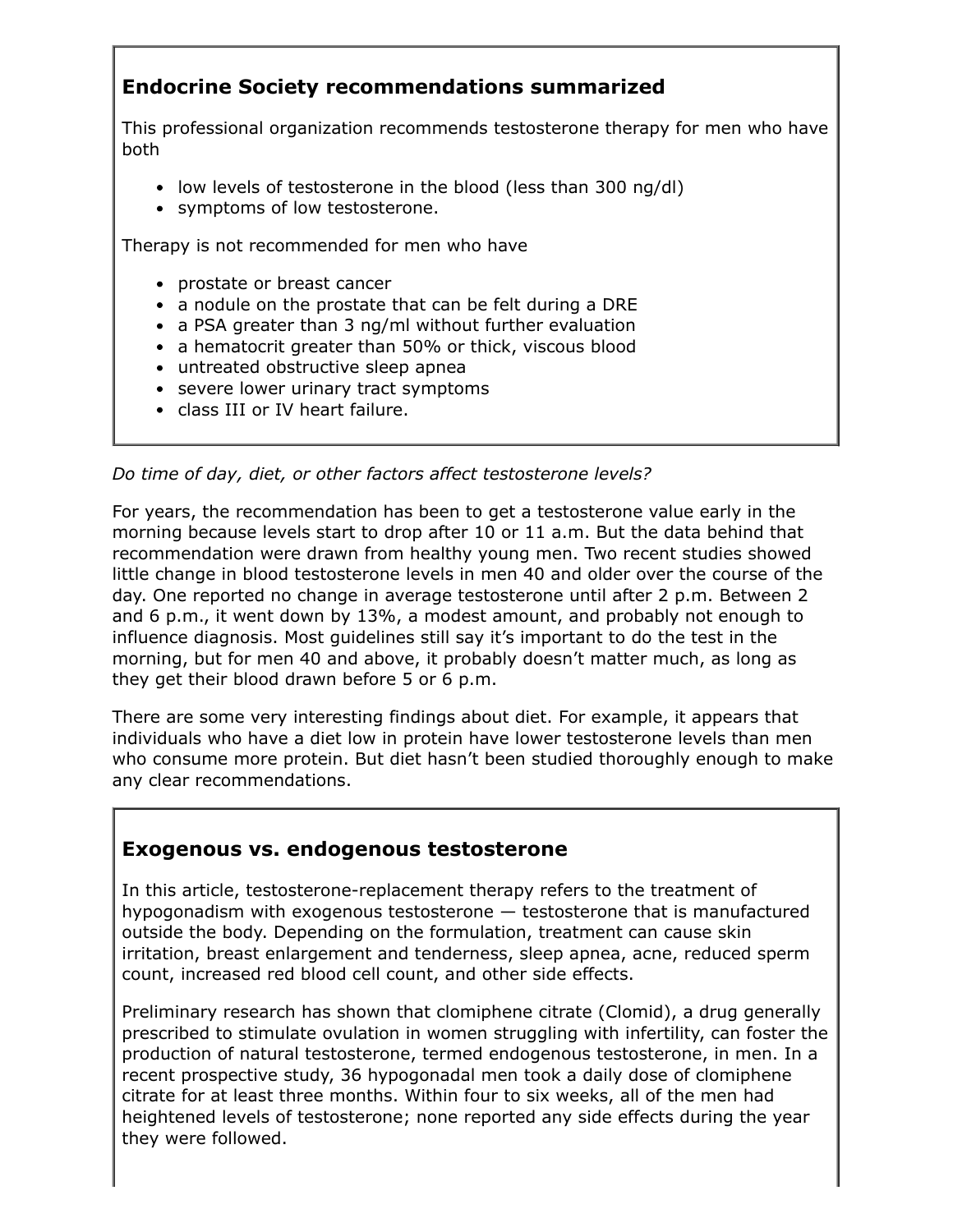Because clomiphene citrate is not approved by the FDA for use in men, little information exists about the long-term effects of taking it (including the risk of developing prostate cancer) or whether it is more effective at boosting testosterone than exogenous formulations. But unlike exogenous testosterone, clomiphene citrate preserves  $-$  and possibly enhances  $-$  sperm production. That makes drugs like clomiphene citrate one of only a few choices for men with low testosterone who want to father children.

# **Formulations**

*What forms of testosterone-replacement therapy are available?\**

The oldest form is an injection, which we still use because it's inexpensive and because we reliably get good testosterone levels in nearly everybody. The disadvantage is that a man needs to come in every few weeks to get a shot. A rollercoaster effect can also occur as blood testosterone levels peak and then return to baseline. [See "Exogenous vs. endogenous testosterone," above.]

Topical therapies help maintain a more uniform level of blood testosterone. The first form of topical therapy was a patch, but it has a very high rate of skin irritation. In one study, as many as 40% of men who used the patch developed a red area on their skin. That limits its use.

The most commonly used testosterone preparation in the United States — and the one I start almost everyone off with  $-$  is a topical gel. There are two brands: AndroGel and Testim. The gel comes in miniature tubes or in a special dispenser, and you rub it on your shoulders or upper arms once a day. Based on my experience, it tends to be absorbed to good levels in about 80% to 85% of men, but that leaves a substantial number who don't absorb enough for it to have a positive effect. [For specifics on various formulations, see table below.]

## *Are there any drawbacks to using gels? How long does it take for them to work?*

Men who start using the gels have to come back in to have their testosterone levels measured again to make sure they're absorbing the right amount. Our target is the mid to upper range of normal, which usually means around 500 to 600 ng/dl. The concentration of testosterone in the blood actually goes up quite quickly, within a few doses. I usually measure it after two weeks, though symptoms may not change for a month or two.

| Comparison of forms of testosterone therapy                                        |                                                                                                                          |                           |                                                                                                |  |  |
|------------------------------------------------------------------------------------|--------------------------------------------------------------------------------------------------------------------------|---------------------------|------------------------------------------------------------------------------------------------|--|--|
| <b>Formulation</b><br>Generic (brand)                                              | Regimen                                                                                                                  | <b>Advantages</b>         | <b>Disadvantages</b>                                                                           |  |  |
| Testosterone<br>enanthate<br>(Delatestryl) and<br>testosterone<br>cypionate (Depo- | 200 mg every $2-4$<br>weeks (testosterone<br>enanthate); 100 or<br>200 mg every 2-4<br>weeks (testosterone<br>cypionate) | Relatively<br>inexpensive | Peaks and valleys in<br>blood testosterone<br>levels; frequent office<br>visits for injections |  |  |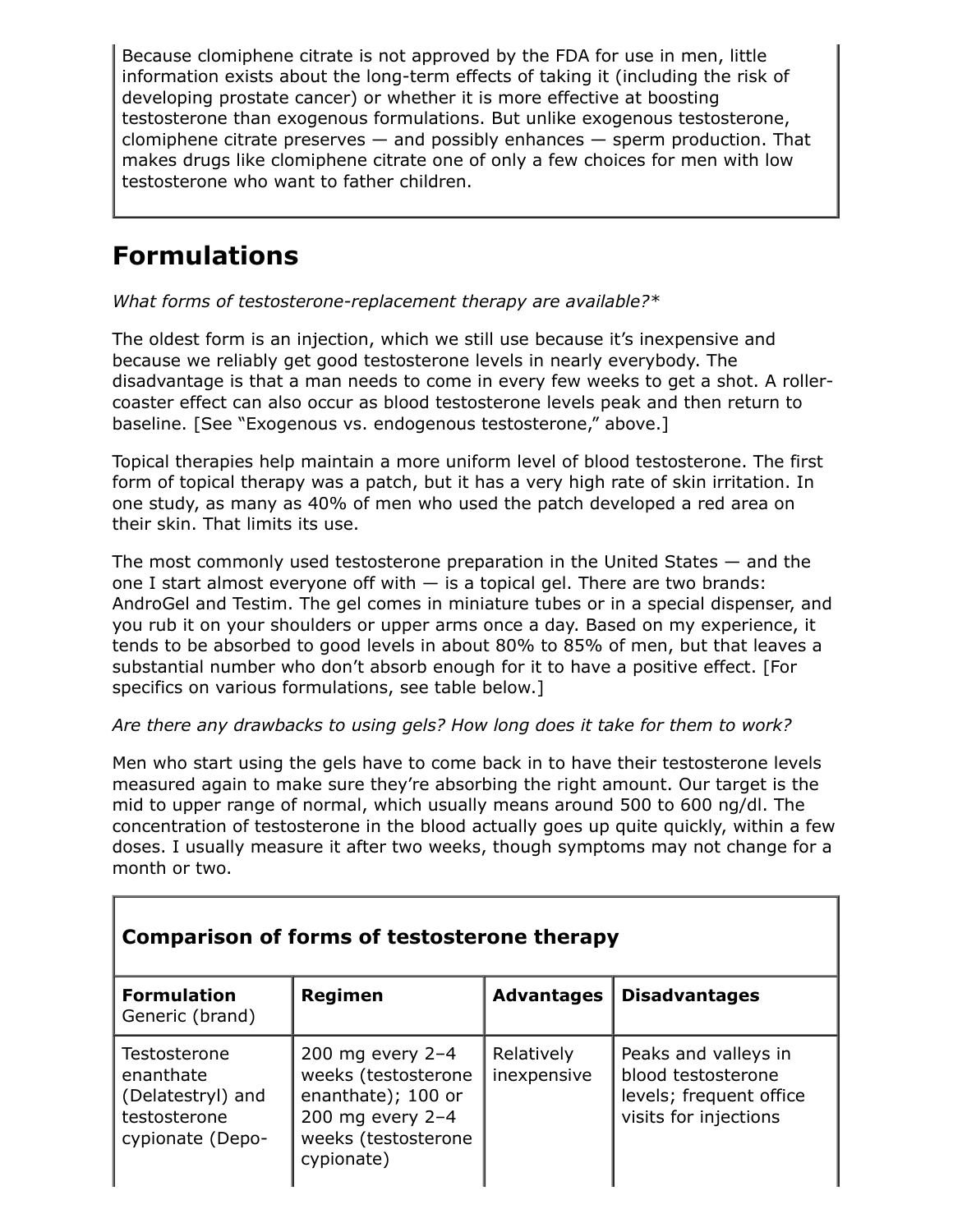| testosterone)<br>injections                                                  |                                                                                          |                                                                                          |                                                                                                                                                              |
|------------------------------------------------------------------------------|------------------------------------------------------------------------------------------|------------------------------------------------------------------------------------------|--------------------------------------------------------------------------------------------------------------------------------------------------------------|
| Scrotal<br>testosterone patch<br>(Testoderm)                                 | One 6-mg<br>patch/day                                                                    | May be less<br>irritating to<br>skin than<br>nonscrotal<br>patches                       | Scrotum must be<br>shaved in order for<br>patch to adhere to skin                                                                                            |
| Nonscrotal<br>testosterone patch<br>(Testoderm TTS<br>and Androderm)         | One or two<br>patches/day,<br>depending on<br>strength $(2.5-5)$<br>mg/patch)            | Ease of<br>application;<br>mimics<br>normal daily<br>rise and fall<br>of<br>testosterone | May need two patches a<br>day; can cause skin<br>irritation                                                                                                  |
| Testosterone gels<br>(AndroGel and<br>Testim)                                | $5-10$ mg/day                                                                            | Ease of<br>application;<br>generally<br>well<br>tolerated by<br>skin                     | Not all patients absorb it<br>well; potential to<br>transfer to others<br>through skin-to-skin<br>contact soon after<br>application; relatively<br>expensive |
| Methyltestosterone<br>(Testred) and<br>fluoxymesterone<br>(Halotestin) pills | Not recommended                                                                          | None                                                                                     | Can cause liver toxicity                                                                                                                                     |
| <b>Buccal</b><br>testosterone<br>(Striant)                                   | 30-mg tablet twice<br>a day; applied to<br>gums                                          | More<br>effective at<br>raising<br>testosterone<br>levels than<br>skin patches           | May cause gum or<br>mouth irritation, pain,<br>and tenderness; bitter<br>taste                                                                               |
| Injectable<br>testosterone<br>undecanoate<br>(Nebido/Aveed)                  | $1,000$ mg to start;<br>1,000 mg at 6<br>weeks; 1,000 mg<br>every 12 weeks<br>thereafter | Needs to be<br>administered<br>only four<br>times a year                                 | Under FDA review and<br>not currently available<br>in the United States                                                                                      |

## *What about pills?*

There are pills in the United States for testosterone supplementation, but their use is strongly discouraged because they cause significant liver toxicity. A safe oral formulation called testosterone undecanoate is available in Canada and in Europe, but not in the United States. What's quite exciting is that an injectable version of testosterone undecanoate (Nebido) was submitted to the FDA for approval in August 2007. (It's already approved in many other countries.) It lasts for 12 weeks, so a patient could come in and get a shot about four times a year. [**Editor's note:** In December 2009, the brand name of the drug in the United States was changed to Aveed. As of January 2011, it was still awaiting FDA approval.]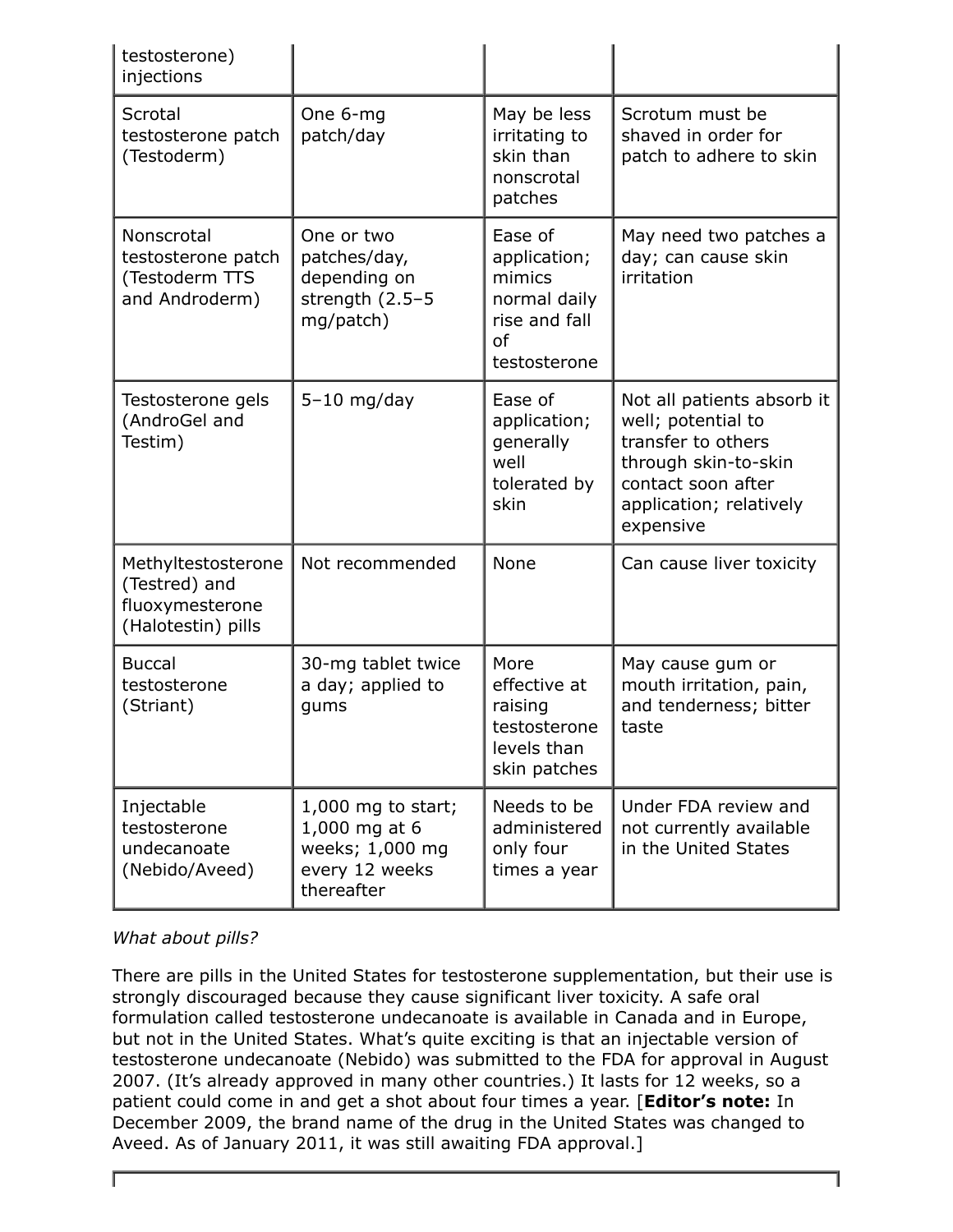# **Testosterone's impact on brain, bone, and muscle**

Cherrier MM, Asthana MD, Plymate S, et al. Testosterone Supplementation Improves Spatial and Verbal Memory in Healthy Older Men. *Neurology* 2001;57:80–88. PMID: 11445632.

Isidori AM, Giannetta E, Greco EA, et al. Effects of Testosterone on Body Composition, Bone Metabolism and Serum Lipid Profile in Middle-aged Men: A Meta-analysis. *Clinical Endocrinology* 2005;63:280–93. PMID:16117815.

Liu PY, Swerdloff RS, Veldhuis JD. Clinical Review 171: The Rationale, Efficacy and Safety of Androgen Therapy in Older Men: Future Research and Current Practice Recommendations. *Journal of Clinical Endocrinology and Metabolism* 2004; 89:4789–96. PMID: 15472164.

Moffat SD, Zonderman AB, Metter EJ, et al. Longitudinal Assessment of Serum Free Testosterone Concentration Predicts Memory Performance and Cognitive Status in Elderly Men. *Journal of Clinical Endocrinology and Metabolism* 2002;87:5001–7. PMID: 12414864.

Wang C, Cunningham G, Dobs A, et al. Long-term Testosterone Gel (AndroGel) Treatment Maintains Beneficial Effects on Sexual Function and Mood, Lean and Fat Mass, and Bone Mineral Density in Hypogonadal Men. *Journal of Clinical Endocrinology and Metabolism* 2004;89:2085–98. PMID: 15126525.

*Other than improvement in sexual symptoms, what are some of the potential benefits of testosterone-replacement therapy?*

Some studies have looked at testosterone therapy and cognition. Although the findings weren't definitive, there was some evidence of cognitive improvement. Other studies have shown that it improves mood. Testosterone therapy has also been shown to be effective in the treatment of osteoporosis and in increasing muscle bulk and strength. [See "Testosterone's impact on brain, bone, and muscle," above.]

# **Risks and precautions**

## *What risks do you consider when prescribing testosterone-replacement therapy?*

When patients ask about risks, I remind them that they already have testosterone in their system and that the goal of testosterone treatment is to restore its concentration back to what it was 10 or 15 years previously. And the molecule itself that we give is identical to the one that their bodies make naturally, so in theory, everything should be hunky-dory. But in practice, there are always some curveballs.

For example, testosterone can increase the hematocrit, the percentage of red blood cells in the bloodstream. If the hematocrit goes up too high, we worry about the blood becoming too viscous or thick, possibly predisposing someone to stroke or clotting events. Although, frankly, in a review that I wrote in the *New England Journal of Medicine*\* where we reviewed as much of this as we could, we found no cases of stroke or severe clotting related to testosterone therapy. Nevertheless, the risk exists, so we want to be careful about giving testosterone to men who already have a high hematocrit, such as those with chronic obstructive pulmonary disease, or those who have a red-blood-cell disorder.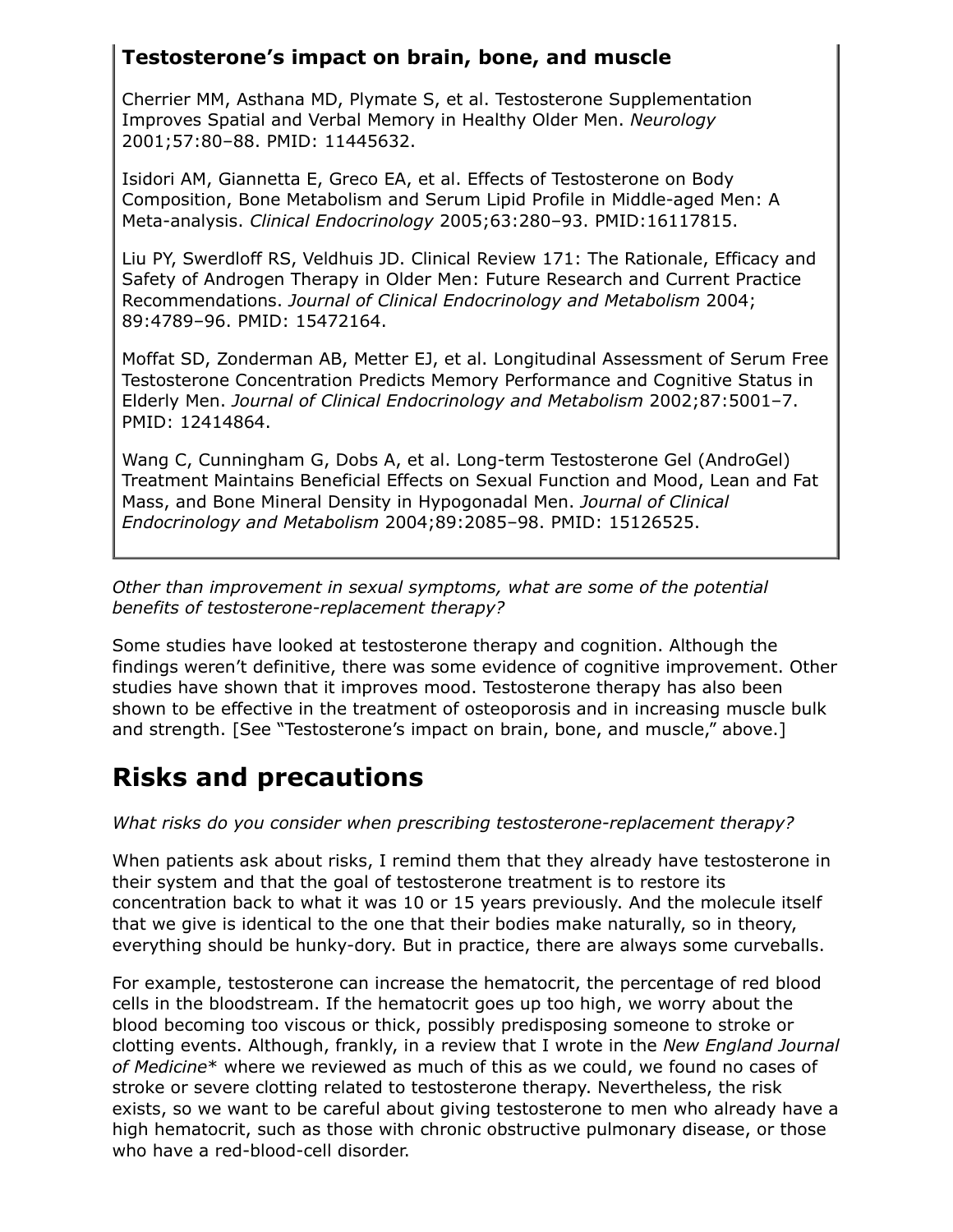Although it's rare to see swelling caused by fluid retention, physicians need to be careful when prescribing testosterone to men with compromised kidney or liver function, or some degree of congestive heart failure. It can also increase the oiliness of the skin, so that some men get acne or pimples, but that's quite uncommon, as are sleep apnea and gynecomastia (breast enlargement).

## **\*Source:** *New England Journal of Medicine* 2004;350:482–92. PMID: 14749457.

## *What about the risk of developing prostate cancer?*

I think that the biggest hurdle for most physicians prescribing testosterone is the fear that they're going to promote prostate cancer. [See "Incongruous findings," below.] That's because more than six decades ago, it was shown that if you lowered testosterone in men whose prostate cancer had metastasized, their condition improved. (It became a standard therapy that we still use today for men with advanced prostate cancer. We call it androgen deprivation or androgen-suppressive therapy.) The thinking became that if lowering testosterone makes prostate cancer disappear, at least for a while, then raising it must make prostate cancer grow. But even though it's been a widely held belief for six decades, no one has found any additional evidence to support the theory.

*Haven't there been any studies that follow men who go on testosterone-replacement therapy to see what their rate of cancer is compared with that in men who are not on it?*

As with a number of treatments or medicines that have been around for a long, long time, it hasn't been scrutinized like a new drug would be. And although they've been discussed, there aren't any large-scale, randomized controlled clinical trials of testosterone-replacement therapy under way. [See "A male equivalent to the Women's Health Initiative?" below.]

There have been a number of smaller studies on men receiving testosteronereplacement therapy, and if you look at the results cumulatively, the rate of prostate cancer in these men was about 1% per year. If you look at men who show up for prostate cancer screening, same sort of age population, the rate tends to be about the same. You have to be cautious in comparing studies and combining the results, but there's no signal in these results that testosterone-replacement therapy creates an unexpectedly high rate of prostate cancer.

We also have epidemiologic studies, like the Physicians' Health Study, the Baltimore Longitudinal Study of Aging, and the Massachusetts Male Aging Study, that include tens of thousands of men who are followed for 5, 10, 15, or even 20 years. At the end of the study period, the researchers see who developed prostate cancer and who didn't. They can then look at blood samples taken at the start of the study to see if, for example, the group that got prostate cancer had a higher level of testosterone over all. About 500,000 men have been entered in some 20 trials of this type around the world. Not one of those studies has shown a definitive correlation between prostate cancer and total testosterone. Three or four have shown weak associations, but none of those have been confirmed in subsequent studies.

Another point I'd like to make for people worried about a link between high testosterone and prostate cancer is that it just doesn't make sense. Prostate cancer becomes more prevalent in men as they age, and that's also when their testosterone levels decline. We almost never see it in men in their peak testosterone years, in their 20s for instance. We know from autopsy studies that 8% of men in their 20s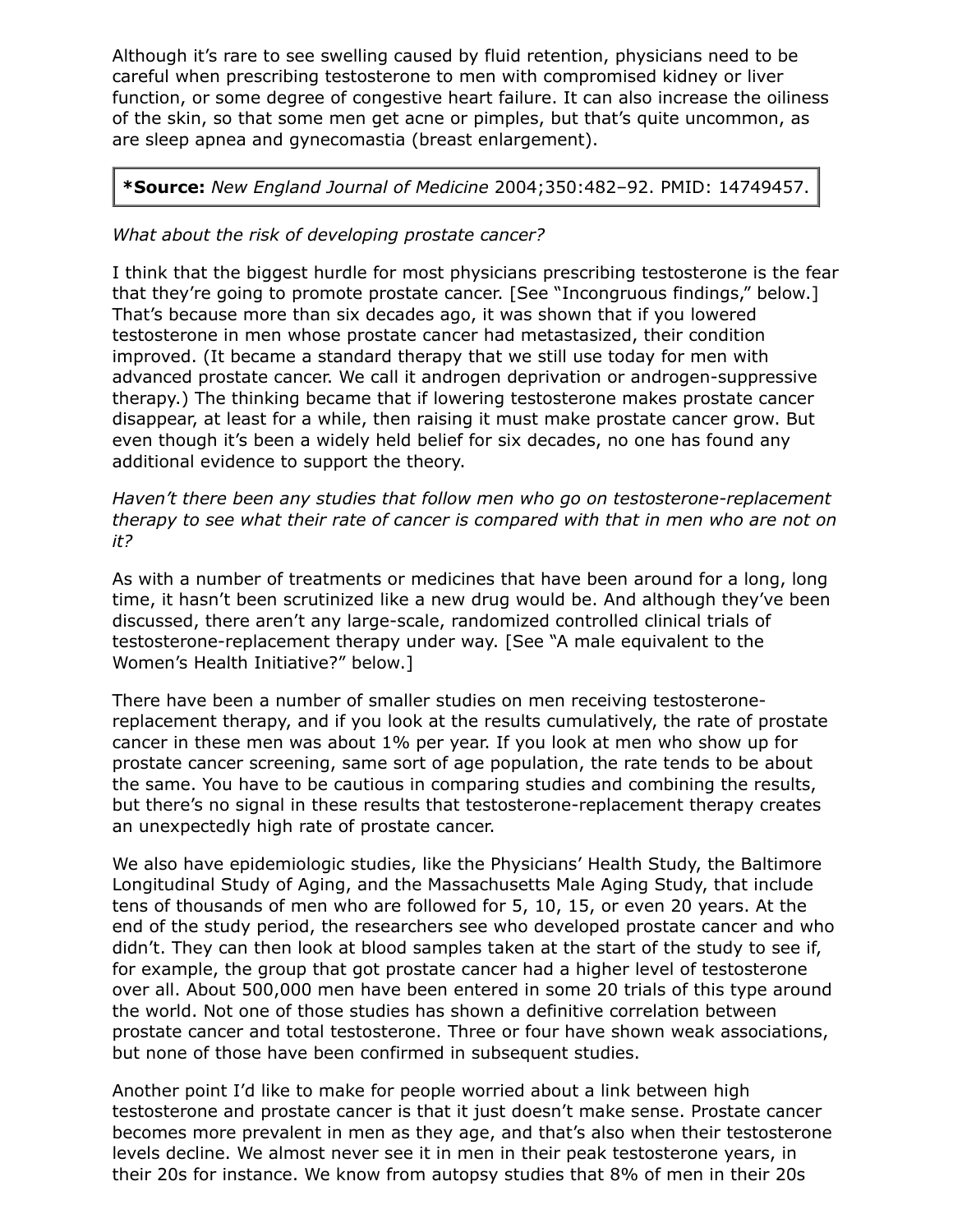already have tiny prostate cancers, so if testosterone really made prostate cancer grow so rapidly  $-$  we used to talk about it like it was pouring gasoline on a fire  $-$  we should see some appreciable rate of prostate cancer in men in their 20s. We don't. So, I'm no longer worried that giving testosterone to men will make their hidden cancer grow, because I'm convinced that it doesn't happen.

### *Can testosterone worsen BPH?*

The evidence shows that testosterone treatment does not change the strength or rate of urine flow, does not change the ability to empty the bladder, and does not change other symptoms such as frequency or urgency of urination, as assessed by the American Urological Association Symptom Score or the International Prostate Symptom Score. I've had a couple of patients over the years who had some worsening of urinary symptoms with testosterone, but that's rare, even with longterm use.

# **Incongruous findings**

Studies have come to conflicting conclusions about whether high levels of testosterone increase the risk of developing prostate cancer. A sampling of studies that have helped drive the controversy follows.

## **Increases in cancer risk**

Parsons JK, Carter HB, Platz EA, et al. Serum Testosterone and the Risk of Prostate Cancer: Potential Implications for Testosterone Therapy. *Cancer Epidemiology, Biomarkers, and Prevention* 2005;14:2257–60. PMID: 16172240.

Shaneyfelt T, Husein R, Bubley G, et al. Hormonal Predictors of Prostate Cancer: A Meta-Analysis. *Journal of Clinical Oncology* 2000;18:847–53. PMID: 10673527.

## **No effect or decreases in cancer risk**

Eaton NE, Reeves GK, Appleby PB, et al. Endogenous Sex Hormones and Prostate Cancer: A Quantitative Review of Prospective Studies. *British Journal of Cancer* 1999;80:930–34. PMID: 10362098.

Mohr BA, Feldman HA, Kalish LA, et al. Are Serum Hormones Associated with the Risk of Prostate Cancer? Prospective Results from the Massachusetts Male Aging Study. *Urology* 2001;57:930–35. PMID: 11337297.

Morgentaler A. Testosterone and Prostate Cancer: An Historical Perspective on a Modern Myth. *European Urology* 2006;50:935–39. PMID: 16875775.

## **Mixed findings**

Slater S, Oliver RT. Testosterone: Its Role in the Development of Prostate Cancer and Potential Risks from Use as Hormone Replacement Therapy. *Drugs and Aging* 2000;17:431–39. PMID: 11200304.

*What's your strategy for the concomitant administration of erectile dysfunction drugs?*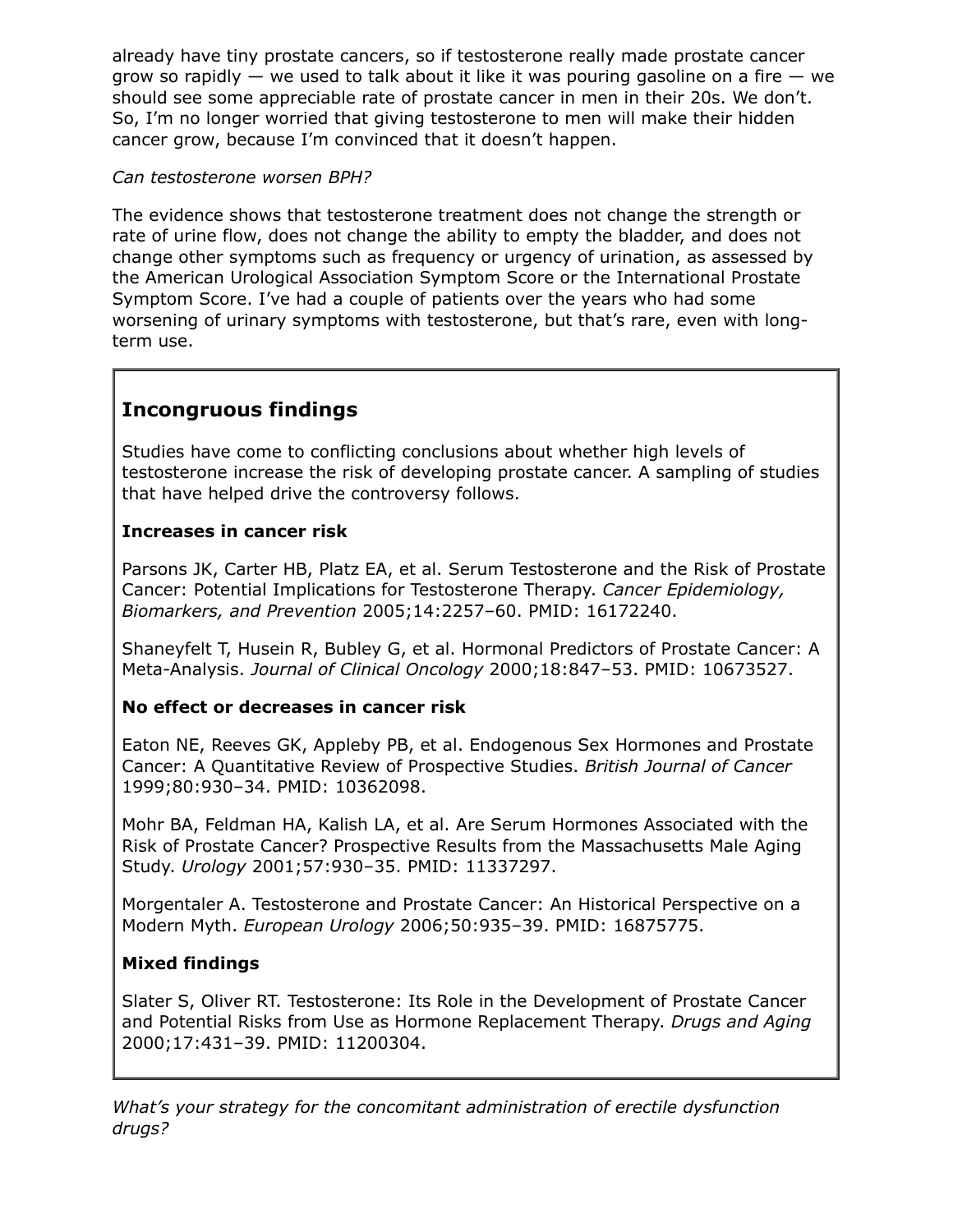My preference is to start men on testosterone, for a couple of reasons. First, if a man has successful return of his own erections, it's like a home run for him. He doesn't have to take a pill in anticipation of having sex. He can have sex whenever he wants. Second, the benefits of testosterone-replacement therapy often go way beyond erectile dysfunction. That may be what brought the patient into the office originally, but then he comes back saying how much better he feels in general, how much more energetic and motivated he is, how his drives on the golf course seem to be going farther, and how his mood is better.

But if somebody fails testosterone therapy, meaning that their erections aren't any better, I've said, "Well, let's stop the testosterone and try one of the PDE5, or phosphodiesterase type 5, inhibitors — sildenafil (Viagra), tadalafil (Cialis), and vardenafil (Levitra)." A lot of patients then say, "Well, actually, I'd like to stay on the testosterone. True, it's not helping my erections, but I'm more turned on, and I'm getting these other benefits." So we often continue the testosterone and add a PDE5 inhibitor.

There's a significant failure rate of the PDE5 inhibitors for erectile dysfunction, something on the order of 25% to 50%, depending on the underlying condition. It turns out that a third of those men will have adequate erections with testosteronereplacement therapy alone and another third will have adequate erections with the pills and testosterone combined. There's still a third who don't respond, but normalizing their testosterone level has definitely rescued many men who had failed on PDE5 inhibitors.

# **A male equivalent to the Women's Health Initiative?**

In 2002, the federally sponsored Women's Health Initiative (WHI) stopped its hormone replacement therapy (HRT) trial (estrogen plus progestin), which included more than 16,000 women, three years early because those taking the pills had an increased risk of developing breast cancer and blood clots, and an increased risk of suffering a stroke or heart attack than those taking a placebo. The findings ran counter to the long-held belief that HRT could preserve health — and trim heartdisease risk in women.

Unlike previous studies of HRT, which had been observational in nature, the WHI was a double-blind, randomized controlled trial. The gold standard of scientific inquiry, these trials can conclusively test theories and assess cause and effect.

To date, no large, double-blind, randomized controlled studies of a link between testosterone treatment and prostate cancer have been completed. In its 2004 report, the Institute of Medicine (IOM) committee studying the need for clinical trials of testosterone-replacement therapy noted that only 31 placebo-controlled studies had been done in older men, with the largest one enrolling just 108 participants. Most of these studies lasted only six months.

The IOM report estimated that a study of whether there is an increased risk of prostate cancer in men on testosterone therapy might require following 5,000 men for three to five years. Before launching such an endeavor, the report recommended more firmly establishing the effectiveness of testosteronereplacement therapy, saying that studies of long-term risks and benefits should be conducted only after short-term efficacy has been proven. That means the male equivalent of the WHI remains far off.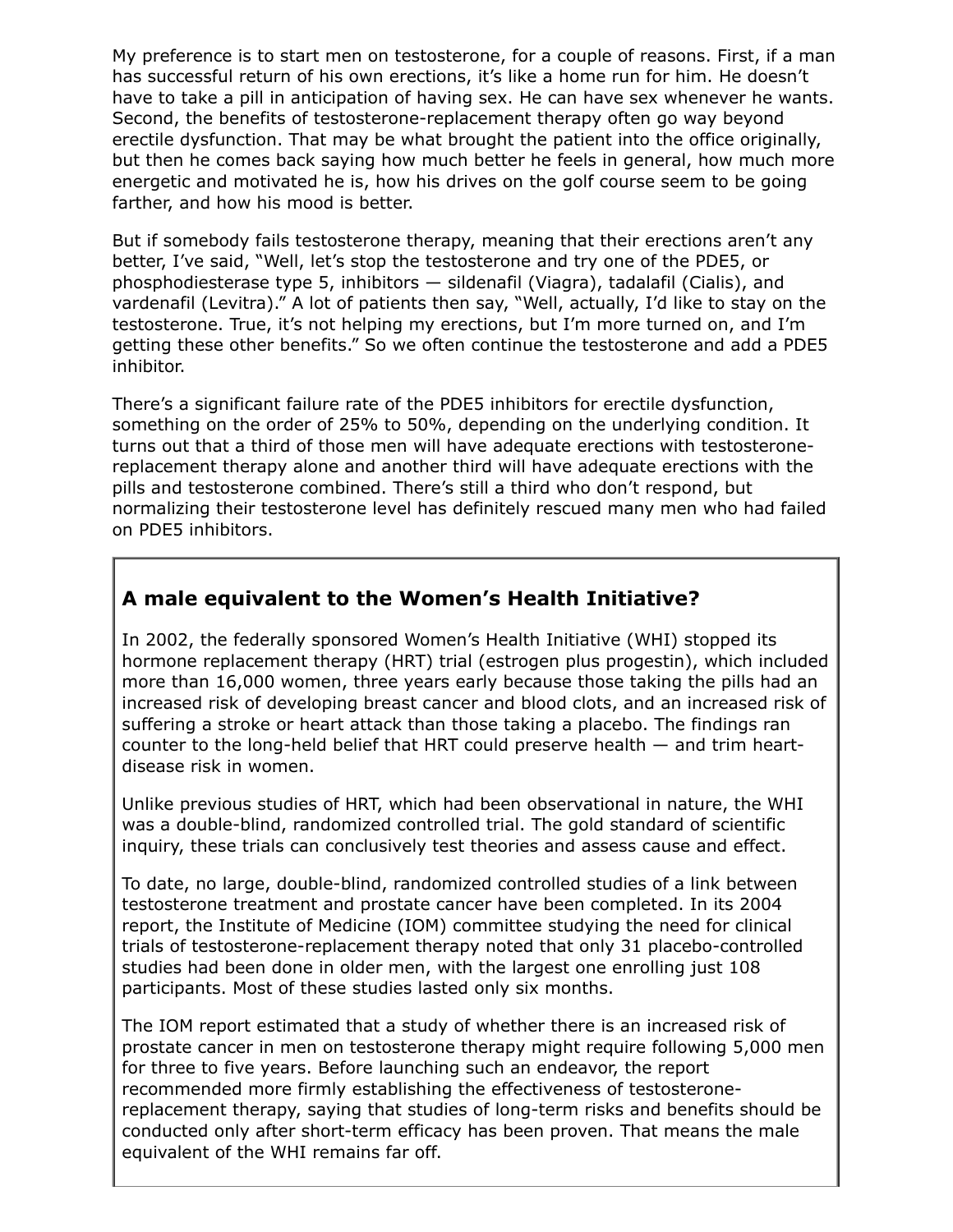# **Monitoring and testing**

*What's your thinking on performing a prostate biopsy before prescribing testosterone therapy?*

I started doing prostate biopsies before putting men on testosterone therapy because the fear had always been that a hidden cancer might grow due to increased testosterone. It was also believed that low testosterone was protective. Well, we found prostate cancer in one of the first men with low testosterone we biopsied, even though his PSA level and digital rectal exam (DRE) were normal. As we did more of these, we found more and more cases, about one out of seven, despite normal DRE and normal PSA. When we had data for 77 men and the cancer rate was about the same, 14%, the *Journal of the American Medical Association* published our findings. At the time, that rate of prostate cancer in men with normal PSA was several times higher than anything published previously, and it approximated the risk of men who had an elevated PSA or an abnormal DRE. That was in 1996.

In a subsequent study of 345 men with normal PSA and low testosterone, we found the cancer rate was similar: 15%. And we had a large enough group to look at the impact of testosterone on cancer risk. For men whose total testosterone or free testosterone value was in the lowest third, the odds of having a positive biopsy were double the odds in the rest of the men. That's the first evidence that low testosterone may be an independent predictor for the development of prostate cancer.

#### *That would argue for doing a routine prostate biopsy on anyone considering testosterone-replacement therapy.*

It's not universally accepted, but that's what I do. Several recent studies have shown that low testosterone is associated with higher Gleason scores, with advanced-stage prostate cancer, and, even worse, with shorter survival times. [See "Low testosterone, PSA, and prostate cancer," below.]

#### *What recommendations do you have for monitoring once testosterone therapy begins?*

The general recommendation is that men 50 and older who are candidates for testosterone therapy should have a DRE and a PSA test. If either is abnormal, the man should be evaluated further for prostate cancer, which is what we do with everybody whether they have low testosterone or not. That means a biopsy. But if all of those results are normal, then we can initiate testosterone therapy. The monitoring that needs to happen for men who begin testosterone therapy is really very simple: DRE, PSA, and a blood test for hematocrit or hemoglobin, once or twice in the first year and then yearly after that, which is pretty much what we recommend for most men over age 50 anyway.

# **Low testosterone, PSA, and prostate cancer**

Morgentaler A, Rhoden EL. Prevalence of Prostate Cancer Among Hypogonadal Men with Prostate-Specific Antigen Levels of 4.0 ng/dL or less. *Urology* 2006;68:1263– 67. PMID: 17169647.